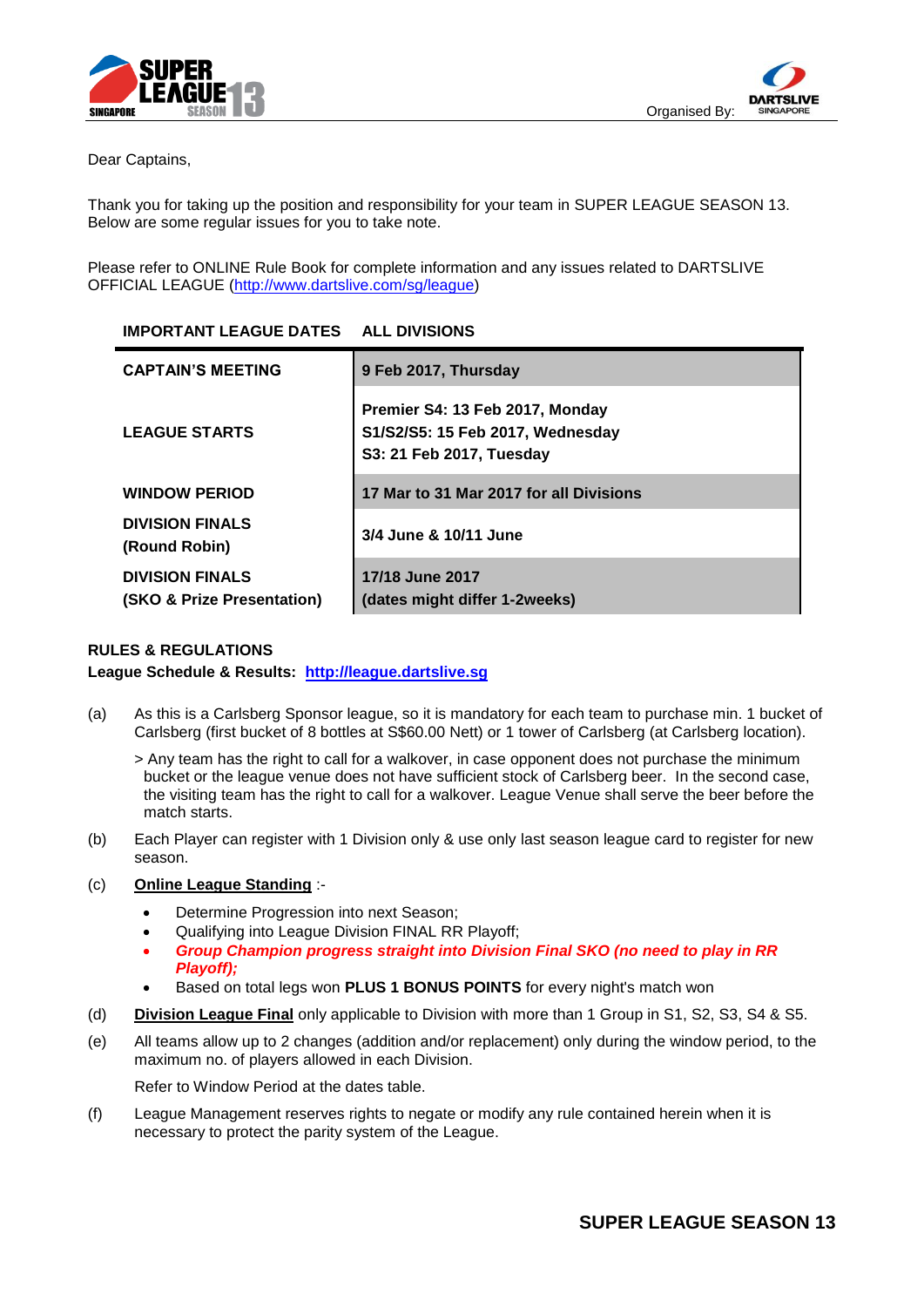



### **DARTSLIVE CARD**

- (a) It is mandatory for all League players to note down their 16-digit Card No. & login PIN. In case they lose their card, they must transfer their old card data to a brand new card, inform league administration, in order to continue playing in the league.
- (b) All card transfers must be done before entering League Menu on DL2. Players may not be able to play with new card if card transfer is done after entering League Menu.
- (c) If the player is unable to transfer data after misplacement/lost of card, the player will be unable to play in any of the remaining league games.
- (d) League Admin must be notified of new Card ID No. before the next league match where the new card is to be used. Failure to notify league admin of card changes may disqualify the player to play in the next match date.
- (e) League players are recommended to use the same card for all official league (SUPER LEAGUE, SUPER2, Trios League, etc.)

### **GAMES**

#### **Cricket**

- (a) In a game of Cricket, an Overkill situation occurs when a team is ahead by 200 or more points. This means that no points are awarded even if the leading team hits a scoring number. As a matter of courtesy to your opponent, an Overkill situation is not advisable. .
- (b) In a TIE situation, where game ends at 15th round with both teams having the same score, i. the player / team who closes all the houses wins the game,

#### OR

ii. if all the houses are not closed, both teams will do a "Bulls-Up", Home Team go first. The team with dart closes to center bull will win the leg. (Press P4 – Revise Winner and select Home Win or Away Win)

### **01**

(a) In a TIE situation where both teams are unable to check out,

i. Select player / team with lowest points as winner.

ii. If both teams have the same points left, both teams will do a "Bulls-Up", Home Team go first. The team with dart closes to center bull will win the leg.

(Press P4 – Revise Winner and select Home Win or Away Win)

#### **PLAYER ADDITION, REMOVAL AND TRANSFER**

- (a) All changes to Team Lineup is only allowed during the 2 Week Transfer Window Period. The exact dates will be announced during the start of league.
- (b) All teams are allowed up to 2 changes (replacements or additions) during window period. All teams must not exceed 10 players at any point in time.
- (c) Players are allowed to be transferred between divisions, provided their ratings (at the point of transfer) qualify for the respective Division caps. Please see point 2 GAME FORMAT.
- (d) Team Captain must submit the request form formally via Fax or Email to the League Administrator, for any changes. Phone calls or text messages will not be entertained.
- (e) League Management shall make the final decision on approvals of any changes in team lineup.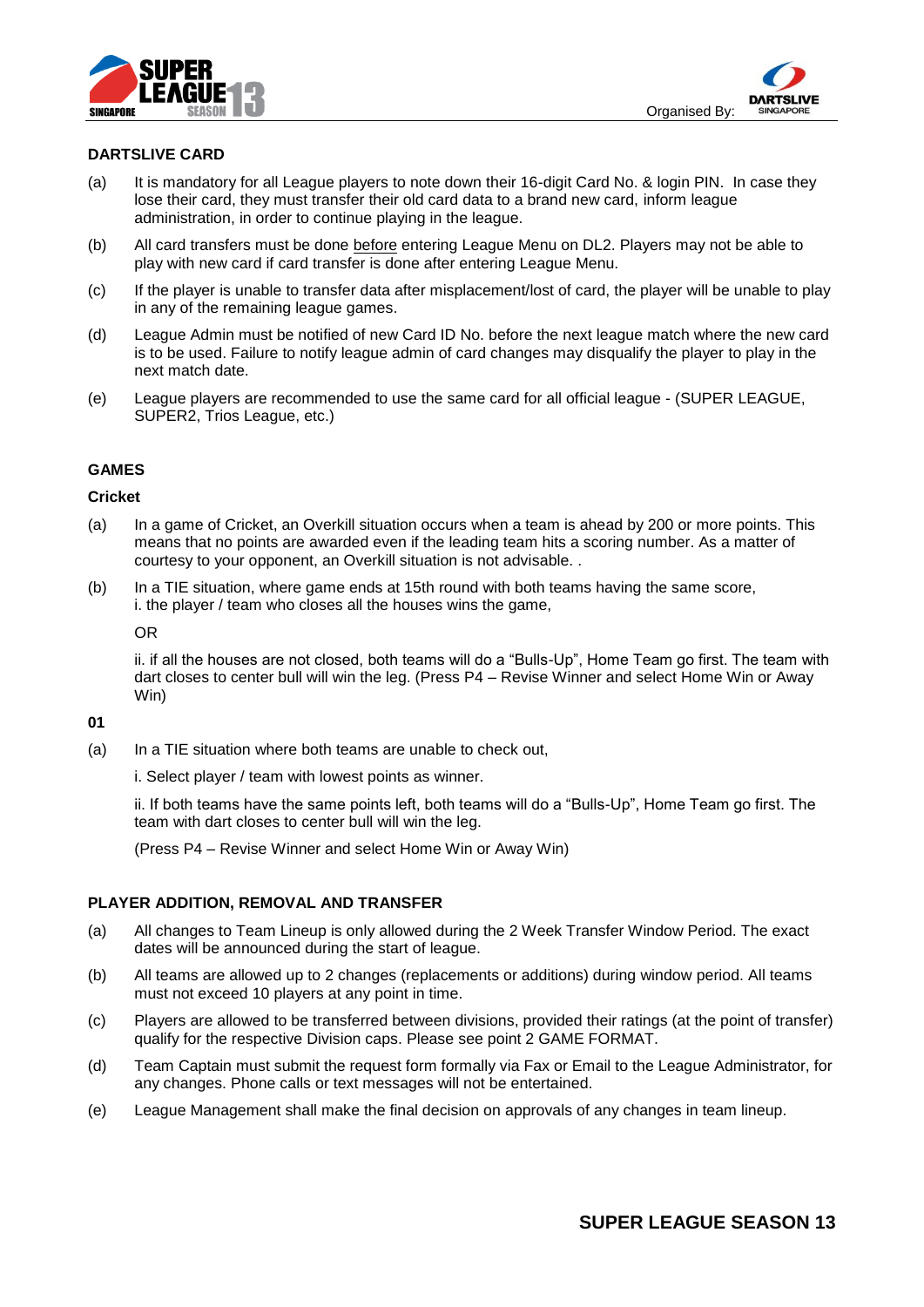



# **SANDBAGGING**

A sandbagger is a player who intentionally submits his/her rating (or allow to be submitted) at a much lower rating than his/her actual rating OR manipulates their game average( e.g. by throwing outs or intentional missing) to lower their rating, in order to gain advantage by way of handicap score or ranking position. Such action demeans the game, shows poor sportsmanship and damages the reputation of the League and all its players. The League Organizer condones such behaviour.

- (a) Team Captains are responsible to verify that his/her team members' ratings, as reported in the league, are accurate at all times;
- (b) Any team captain may file an official complain along with details of the offending player and description of the incident(s). Any evidence submitted (such as stats, other card rating, video/ picture) would also be useful
- (c) If the League Master discovers that a player has been sandbagging or playing with a rating that is drastically different than his True\* rating, the League Master will exercise his/her rights to impose Sandbagging Penalties as follows:
	- i. The player will be immediately removed from the current league season and/or suspended for a minimum period of 3 months to a maximum of 12 months (for repeat offenders);

During the suspension period, offending player will be banned from joining all DARTSLIVE Official Leagues, games, events and/or national selections.

Although the player will be immediately removed from current league season, the player may remain in other ongoing league(s) (where applicable), subject to re-rate to \*true rating and provided \*true rating is within allowable division limit;

*\*true rating = rating at point of discovery*

- ii. All games played by the offending player will be reversed accordingly to the point of discovery of this offence:-
	- > the beginning of league, if discovered during the season's first half OR
	- > end of season's first half, if discovered during the second half of season OR
	- > if player was added during window period, then all games played by the offending player since window period
- (d) Offending player will be disqualified and lose all awards, prizes and recognitions achieved during the league.
- (e) The Captain of such player may also be warned and/or asked to step down from being captain for the current or future league seasons, but may continue to play as a regular player in the current league season.
- (f) The Offending player or the team captain may file an appeal. The League management will only evaluate such appeal on a case-by-case basis.
- (g) Any player should request for a rating adjustment any time during the season, if their performance have improved much faster than their league rating. This will avoid the player from being caught or accused as a sandbagger.

#### **BUST RULE**

- (a) Bust rule across S3 to S5 divisions is 0.31
- (b) When a player bust, win will be reversed. When both teams bust, the particular game will be voided 0-0.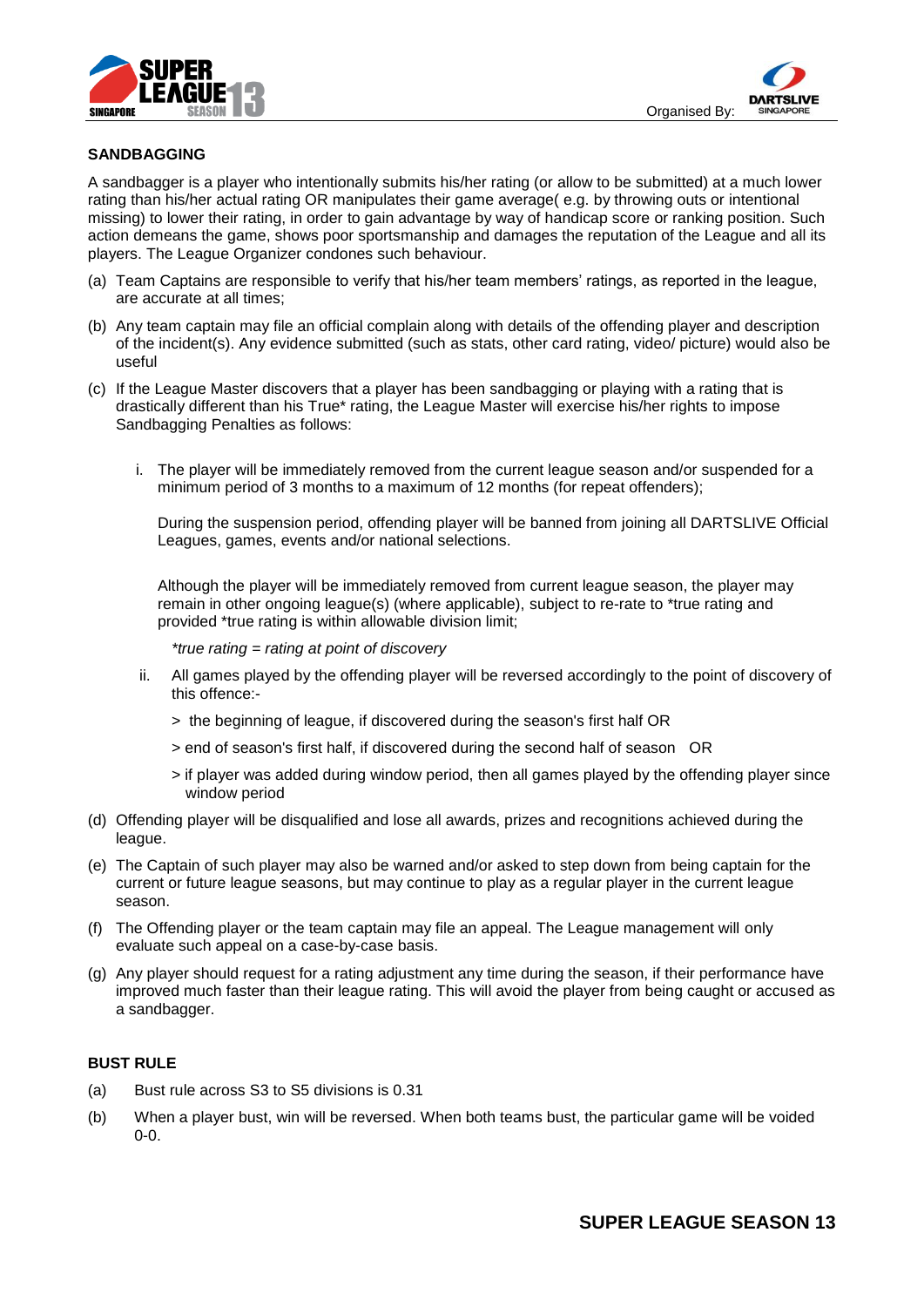



# **MATCH RE-SCHEDULE**

- (a) Match re-schedule is allowed but must be arranged in advance, at least 3 working days before the actual match date.
- (b) The re-scheduled match date must be before the original match date, not after.
- (c) Both team captains & shop owner must agree to the re-schedule date & the team captain requesting for the re-schedule must inform the league master of the new date.
- (d) Re-schedule of match is strictly NOT ALLOWED after more than 80% of the matches have been played eg. for a 14 weeks league group (Group of 7 & 8), the games on Week #12 - Week #14 (last 3 games) cannot be rescheduled; for a 10 weeks league group (Group of 5 & 6), the games on Week #9 - #10 (last 2 games) cannot be rescheduled. Bye games are counted as game week.
- (e) All teams are limited to a maximum of 2 Re-Schedules per season.

# **DRESS CODE**

- (a) Positive media coverage, sponsorship and growth of the game are based upon 2 major factors the professionalism of SUPER LEAGUE management team and the good conduct and appearance of the players. With this in mind, please adhere to the following dress code:
	- i. Men: Long Pants/Jeans or 3/4 pants (below knee) with covered shoes No slippers, singlets, or shorts
	- ii. Ladies: No slippers (sandals allowed).

*Definitions: Sandals – must have a strap around the ankle Slippers – thongs & slip on without any strap around the ankle* 

(b) Player who does not abide to the above dress code will not be allowed to play in any league matches.

# **WALKOVER**

- (a) All league matches begin at 8.00PM sharp. If a team has no players present by 8.30PM, opposing team has the right to walkover the game, and be awarded a 9-0 win. Bonus points will be awarded to opposing team.
- (b) A "full" walkover is only given if none of the players of a team are present by 8.30PM. Walkover team will be penalized with:

| Offence No.                                                                                                                                                                                     | Penalty \$*                 | <b>Home Game Shop</b> | <b>League Organizer</b> |  |
|-------------------------------------------------------------------------------------------------------------------------------------------------------------------------------------------------|-----------------------------|-----------------------|-------------------------|--|
| $1st$ Offence                                                                                                                                                                                   | S\$100                      | \$50                  | \$50                    |  |
| $2nd$ Offence                                                                                                                                                                                   | S\$200                      | \$100                 | \$100                   |  |
| 3 <sup>rd</sup> Offence**                                                                                                                                                                       | S\$200 and disqualification | \$100                 | \$100                   |  |
| *Penalty amount will be billed to the penalized team's home shop and then shared with<br>host shop and organiser                                                                                |                             |                       |                         |  |
| **On the 3 <sup>rd</sup> Offence, the team will be immediately disqualified from the League and all<br>players in the team will be banned from participating in the following league<br>season. |                             |                       |                         |  |

(c) No Team Captain (even with the agreement of the other captain), is allowed to forfeit or walkover any games/matches without informing the League Master.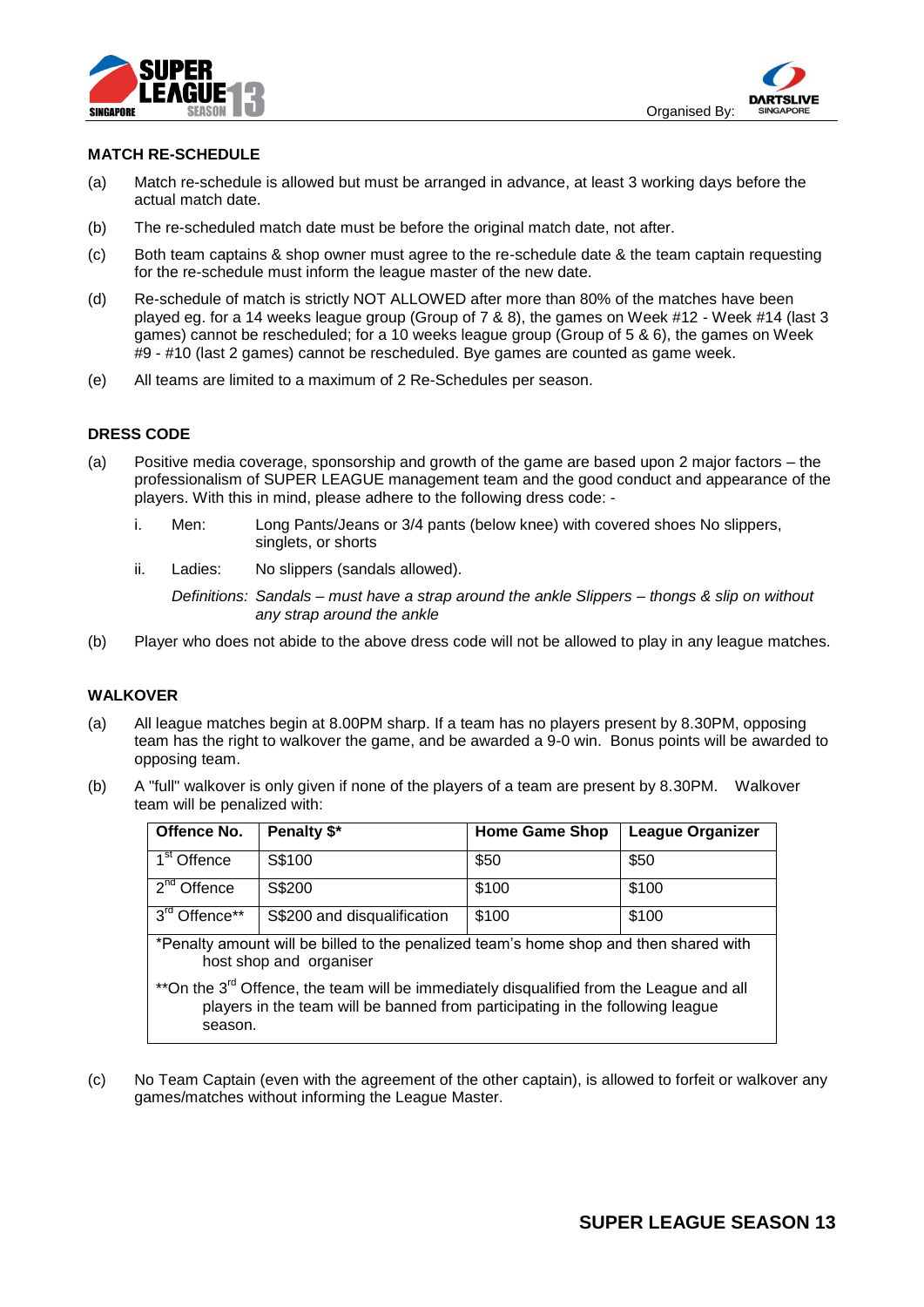



# **MATCH FORMAT**

| <b>DIVISION</b>         | <b>NO HANDICAP</b><br>Freeze 701 - Dbl-in/out, Split Bull<br>Normal X01 - Open in, Master Out. | <b>DIVISION</b>         | <b>NO HANDICAP</b><br>Freeze 701 - Open in/Master Out<br>Normal X01 - Open in, Master Out |
|-------------------------|------------------------------------------------------------------------------------------------|-------------------------|-------------------------------------------------------------------------------------------|
| Part                    | <b>Match Format</b>                                                                            | Part                    | <b>Match Format</b>                                                                       |
|                         | Singles:<br>501-501-501                                                                        | 1                       | Singles:<br>501-501-501                                                                   |
| $\mathbf 1$             | Singles:<br>701-701-701                                                                        |                         | Singles:<br>701-701-701                                                                   |
|                         | Doubles:<br>901-901-901                                                                        |                         | Doubles:<br>901-901-901                                                                   |
| $\overline{2}$          | Doubles:<br><b>CRI-701-CRI</b>                                                                 | $\overline{2}$          | Doubles:<br><b>CRI-701-CRI</b>                                                            |
|                         | Doubles:<br>901-CRI-901                                                                        |                         | 701-CRI-701<br>Doubles:                                                                   |
| 3                       | <b>CRI-CRI-CRI</b><br>Doubles:                                                                 | $\mathbf{3}$            | <b>CRI-CRI-CRI</b><br>Doubles:                                                            |
|                         | Doubles:<br>701-701-701 (Fz)                                                                   |                         | 701-701-701 (Fz)<br>Doubles:                                                              |
| $\overline{\mathbf{4}}$ | 701-CRI-Choice<br>Singles:                                                                     | $\overline{\mathbf{4}}$ | 701-CRI-Choice<br>Singles:                                                                |
|                         | Trios:<br>1101-CRI-Choice                                                                      |                         | Trios:<br>901-CRI-Choice                                                                  |

| <b>DIVISION</b> | <b>IVISION</b> |
|-----------------|----------------|
|-----------------|----------------|

#### **HANDICAP APPLIES** Freeze 501 – Open in/Open Out Out Normal X01 - Open in, Open Out.

| Part                    |          | <b>Match Format</b>         |  | Part           |          | <b>Match Format</b> |
|-------------------------|----------|-----------------------------|--|----------------|----------|---------------------|
|                         | Singles: | 301-301-301                 |  | 1              | Singles: | 301-301-301         |
| 1                       | Singles: | 501-501-501                 |  |                | Singles: | 501-501-501         |
|                         | Doubles: | 701-701-701                 |  |                | Doubles: | 701-701-701         |
| $\overline{2}$          |          | <b>Doubles: 501-CRI-501</b> |  | $\overline{2}$ | Doubles: | 501-CRI-501         |
|                         | Doubles: | 701-CRI-701                 |  |                | Doubles: | 701-CRI-701         |
| 3                       | Doubles: | 701-CRI-Choice              |  | 3              | Doubles: | 501-CRI-Choice      |
|                         | Doubles: | 501-501-501 (Fz)            |  |                | Doubles: | 701-CRI-Choice      |
|                         | Singles: | 501-CRI-Choice              |  | 4              | Single:  | 501-CRI-Choice      |
| $\overline{\mathbf{4}}$ | Trios:   | 901-CRI-Choice              |  |                | Trios:   | 701-CRI-Choice      |

| <b>HANDICAP APPLIES</b><br>Normal X01 - Open in / Out<br><b>DIVISION</b> |                     |                                |  |
|--------------------------------------------------------------------------|---------------------|--------------------------------|--|
| Part                                                                     | <b>Match Format</b> |                                |  |
| 1                                                                        | Singles:            | 301-301-301                    |  |
|                                                                          |                     | Singles: 501-501-501           |  |
|                                                                          |                     | <b>Doubles: 701-701-701</b>    |  |
| $\overline{2}$                                                           |                     | <b>Doubles:</b> 501-CRI-501    |  |
|                                                                          |                     | <b>Doubles: 701-CRI-701</b>    |  |
| 3                                                                        |                     | <b>Doubles:</b> 501-CRI-Choice |  |
|                                                                          |                     | Doubles: 701-CRI-Choice        |  |
| 4                                                                        | Single:             | 501-CRI-Choice                 |  |
|                                                                          |                     | Trios: 701-CRI-Choice          |  |